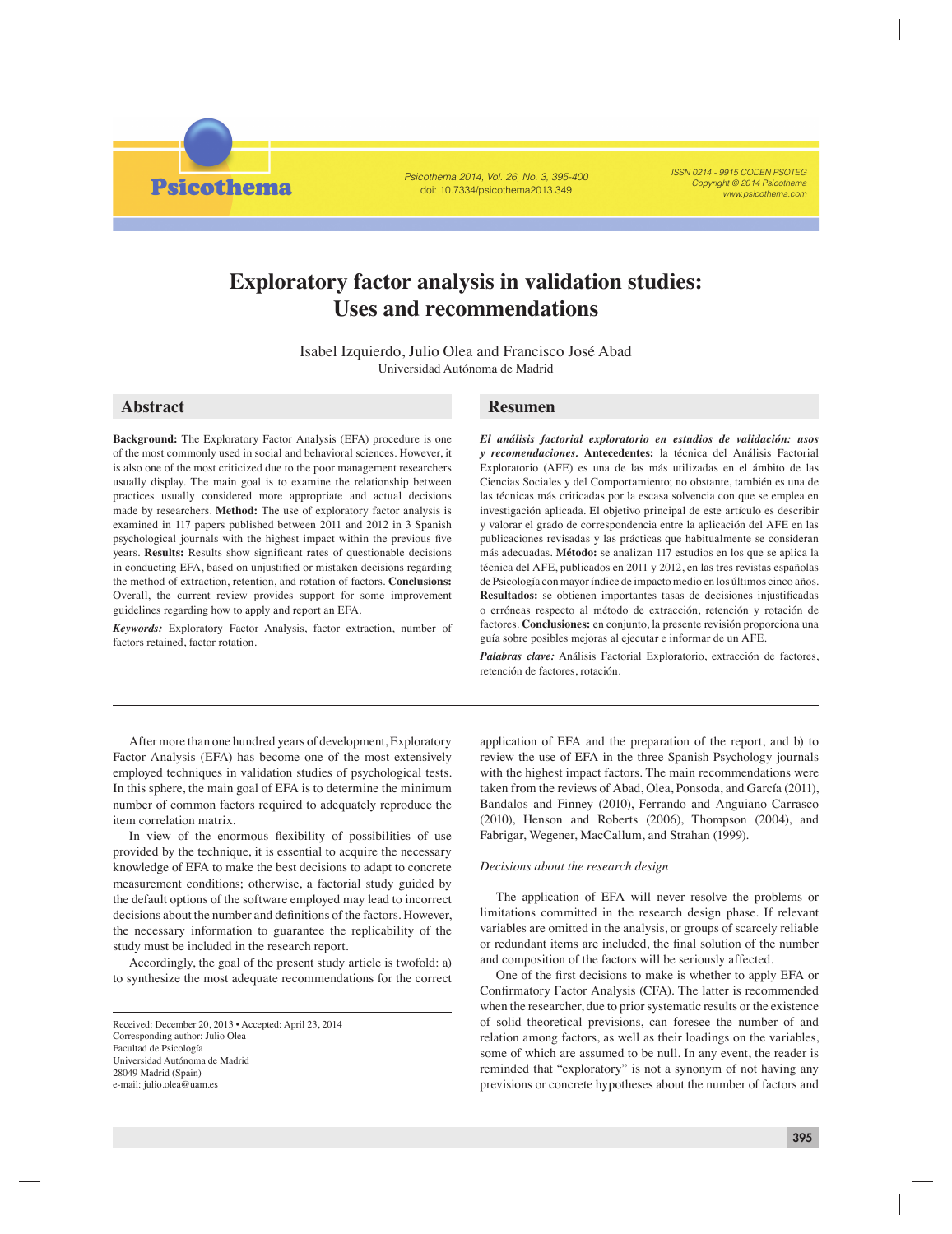their relations, and it is a bit "sneaky" (because of capitalizing on chance) to apply a CFA on the same sample after obtaining the results of an EFA. The degree of stability of the results obtained can be tested in other independent samples. For example, when the sample size allows it, it is habitual to conduct cross-validation studies to replicate the factor structure: applying EFA to one half of the sample and confirming the structure by means of CFA on the other half (Brown, 2006, p. 301).

With regard to sample size, there are no minimum recommended ratios between the number of subjects and variables because the demands are modulated by the communalities of the variables (proportion of variance explained by the common factors), the level of correlation among factors, and the number of variables that define each factor. At best, 100 or 200 subjects are usually sufficient if the communalities are higher than 0.5 and each factor is defined by a minimum number of 7 variables (MacCallum, Widaman, Zhang, & Hong, 1999; Mundfrom, Shaw, & Ke, 2005). When the communalities are low, no matter how large the sample size is, the estimation of the factor loadings (pattern/structure coefficients) will not be accurate.

In studies seeking evidence about the internal structure of a test, each factor should be defined by a high number of items, as a single item is usually a variable with low reliability. It is recommended to carry out a preliminary analysis of the metric quality of the items to subject the most adequate items to EFA. For this purpose, it is recommended to analyze and report the mean, standard deviation, and item-test correlation of each one of the items, as well as the Cronbach's alpha of the scales of the test. The researcher should decide whether to eliminate certain items and, if so, the EFA should be repeated in their absence because it may modify the initial solution. It is also appropriate to obtain different measures of sampling adequacy, such as KMO and Bartlett's sphericity test.

Other aspects to consider when designing the research are (Ferrando & Anguiano-Carrasco, 2010): (a) to define each one of the foreseeable factors with no less than 4 variables, (b) if possible, to include marker variables, for example, an item that obtained a relevant loading on the factor in prior studies, and (c) to employ representative and heterogeneous samples.

#### *Decisions when running the program*

A good software should at least allow to choose the best options regarding preliminary item analysis, the measure of association among variables, the factor extraction and rotation method, the criteria to decide the number factors to retain and to estimate the factor scores. Programs such as Factor, MPlus, or R provide a sufficiently broad array of options to be able to employ the different recommendations proposed in this article.

In EFA on items, it is essential to choose which type of correlation matrix to analyze. The technique assumes linear relations among the items and the latent factors, which is inappropriate for categorical variables. When the items have four or less response categories, it is recommended to start with tetrachoric or polychoric correlations (Finney & DiStefano, 2006). The Pearson correlation is normally used for items with 5 or more response categories. It is not advisable to apply an EFA with Pearson correlations if an important part of the items have asymmetric distributions because the items may group as a function of the mean of their distribution (Brown, 2006, p. 21).

Deciding how many factors to retain is one of the most relevant points in EFA which causes the majority of problems in the studies (Henson & Roberts, 2006). As most of the existing criteria to decide how many factors to retain are descriptive, it is recommended to use various strategies to make the decision, among them, to apply Parallel Analysis (Horn, 1965) or Minimum Average Partial (MAP, Velicer, 1976) along with a descriptive study of the residual correlations (e.g., standardized root mean square residual [SRMR]) and the inspection of the scree plot (Abad et al., 2011, p. 232). Garrido, Abad, and Ponsoda (2012) clearly describe the procedure of Parallel Analysis and recommend its application on the polychoric correlation matrix when analyzing categorical variables. It is not recommended to use Kaiser's K1 rule (retain factors with Eigenvalues higher than 1) because, compared with other procedures, it usually recommends retaining an excessive number of factors (Ruiz & San Martín, 1992). Lastly, obtaining weak or poorly identified factors (i.e., factors defined by one or two variables) should lead one to reconsider the number of factors extracted (Ferrando & Anguiano-Carrasco, 2010).

The factor extraction method allows us to estimate factor loadings and correlations between factors. The choice of any method will depend on the researcher's goal, the fulfillment of the distributional assumptions required by the method, and the researcher's interest in employing goodness-of-fit indices. In general, the Unweighted Least Squares (ULS), the Minimum Residuals (MINRES) or the Principal Axes procedures provide very similar results (Ferrando & Anguiano-Carrasco, 2010). With slight variations, they all attempt to estimate the weights that minimize the residual correlations (differences between the empirical correlations and those reproduced by the model) and they make similar estimations. The maximum likelihood (ML) method, which is an inferential method with the aim of minimizing the residual correlations in population rather than in the sample, is also recommendable (Bandalos & Finney, 2010, p. 98). The application of the ML method requires testing the assumption of multivariate normality in order to obtain goodness-of-fit indices of the model. The ML method is less robust (more convergence problems and incorrect estimations) if the sample is small and the factors are weak (Bandalos & Finney, 2010, p. 99). For categorical variables, the weighted least squares mean and variance adjusted (WLSMV) or the ULS methods are recommended (Forero & Maydeu-Olivares, 2009).

The reader is reminded that the Principal Components (PC) is not a method of factor analysis, but instead a method to reduce the dimensions that rejects measurement errors, something that is particularly serious when the analysis is carried out on the item scores. This practice frequently leads to overestimating factor loadings and the variance explained by the factors (Ferrando & Anguiano-Carrasco, 2010).

After deciding the number factors to retain and the extraction method, one must make decisions about the rotation method to use, taking into account the foreseen theoretical relations (for a review of the topic, see Browne, 2001). There is an (erroneous) tendency to consider a simple structure as a structure in which the factors are orthogonal, that is, independent. However, considering that in the Social and Health Science settings, the habitual tendency is for factors to correlate with each other, our recommendation is to begin testing an oblique rotation.

When oblique rotation is administered, three essential results are obtained: the factor pattern matrix, which includes the direct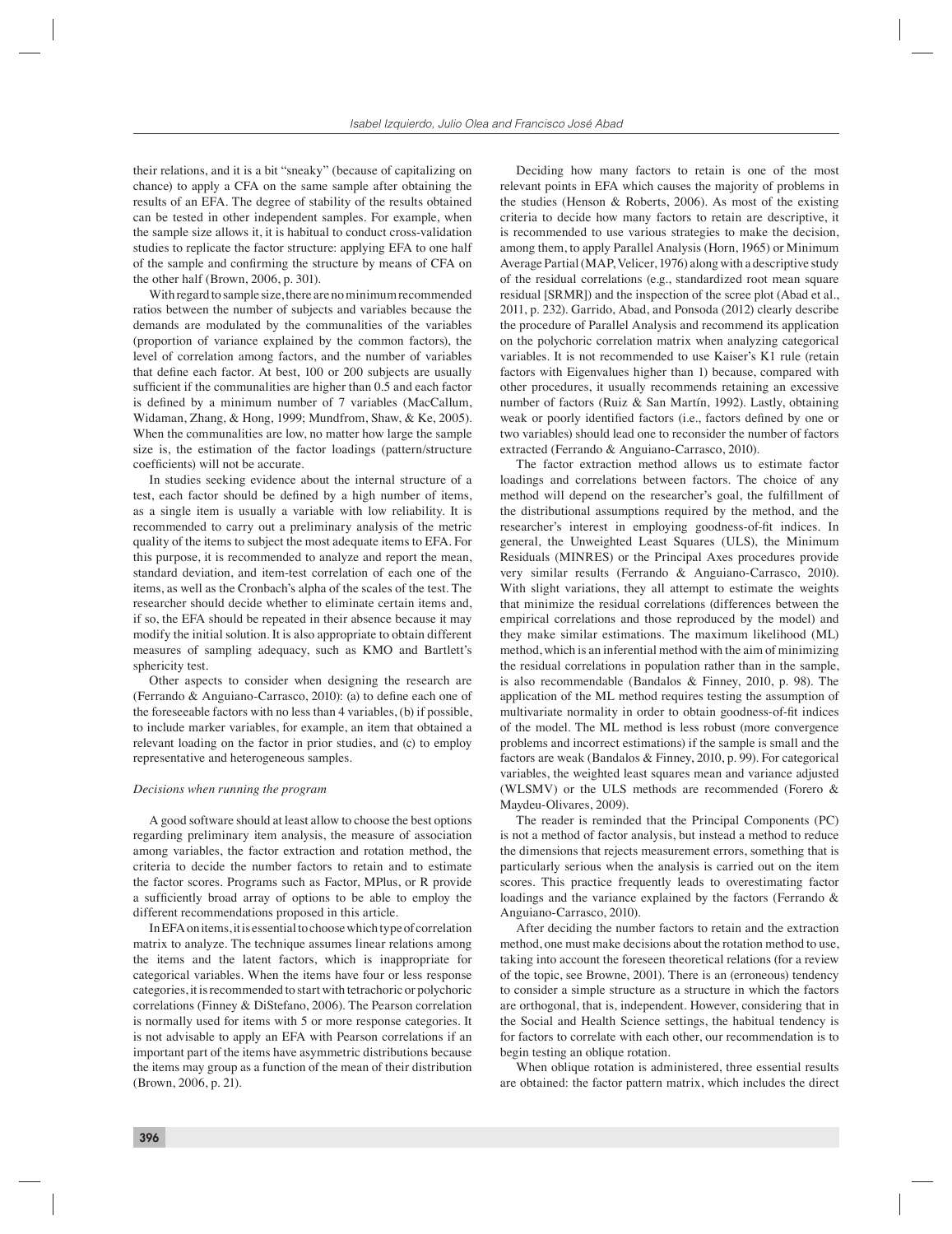effect of the factors on the variables and is the most appropriate to interpret the obtained solution; the factor structure matrix, which includes the factor-variable correlations; and the factor correlation matrix. The loadings provided by the first two may differ notably if the factor intercorrelations are high, so, in this case, it is advisable to report both results and, otherwise, to explicitly state whether the reported loadings are factor pattern coefficients and/or factor structure coefficients (Thompson, 2004, p. 19).

Quite frequently, the rotated factor matrix does not optimally reflect a simple structure, because some items have loadings on more than one factor. If one proceeds to eliminate items, it is essential to carry out another EFA, report which variables were eliminated, as well as the criteria used to make the decision.

#### *Decisions when preparing the report*

It is not easy to incorporate all the necessary information for the application of an EFA in an article with a restricted number of words, as established in the journals (about 5,000 or 6,000 words). The report of the application of EFA should at least include information about the software used, the factor extraction method, the criteria employed to retain factors, the rotation procedure, the full rotated factor matrix (in oblique rotations, indicating whether it is the pattern matrix or the structure matrix), the correlations among factors (in the case of oblique rotations), and information about the importance of the factors (percentage of variance explained or the sum of squared factor loadings). With regard to the last point, when oblique rotations are carried out, the factors overlap, and their importance may be obtained by adding the squared factor structure coefficients. The reader is reminded that these summations are not the variances explained by the respective rotated factors. Following theoretical previsions, the factors should be justifiably interpreted and labeled, indicating which loading values (usually over 0.3 or 0.4) are considered in the interpretation.

If there is available space in the journal, it is recommended to include information about the descriptive statistics of the variables (correlation matrix, discrimination indexes, measures of central tendency and dispersion) and some measure of score reliability (e.g., Cronbach´s alpha). If these data cannot be included due to the available space, the researchers can provide an address where the information can be obtained.

There are various studies on the conditions of EFA application in diverse of research areas of Psychology. The reviews have been particularly prolific in the sphere of Organizational Psychology (e.g., Conway & Huffcutt, 2003; Ford, MacCallum, & Tait, 1986). Fabrigar et al. (1999) studied its use in two of the main journals of applied psychology. Park, Dailey, and Lemus (2002) summarized the options made in communication research. Henson and Roberts (2006) analyzed EFA applications in the four journals that include a larger number of works with this technique. Norris and Lecavalier (2010) studied the topic in five leading developmental disabilities journals. Frías-Navarro and Pascual (2012) evaluated EFA usage in five Spanish journals publishing works on consumer behavior and marketing.

Few of them (e.g., Conway & Huffcut, 2003) report a variable that is essential: the number of variables that define each factor. Practically none of them provide specific information about the type of variables, the measures of association, the criteria employed to eliminate variables, the software used, or the criteria

employed to interpret the factors. These criteria, along with the more traditional ones, will be considered in the next review of studies.

#### Method

#### *Sample*

The selection of the journals was based on three criteria: Journal edited in Spain, with a generalist editorial trajectory and a high impact factor in the past 5 years. These journals are: *International Journal of Health and Clinical Psychology* (mean impact factor in 5 years: 2.039), *Psicothema* (1.178), and *Spanish Journal of Psychology* (0.951). Of the articles, 14.4% present at least one EFA. A total of 117 EFAs, published between 2011 and 2012, were examined. It must be noted that 112 of 117 EFA were EFA on item scores.

#### *Instruments*

Following the recommendations described, we designed a code to record the conditions in which the EFA was administered, the criteria of which are described in Tables 1, 2, and 3. Each EFA carried out in an article was encoded as a new unit of analysis.

#### Results

#### *Decisions about the research design*

Table 1 presents a detailed description of the results obtained. In most of the studies, EFA is used in order to validate the factor structure of other studies in a different sample or to perform an initial adaptation of a test to another language.

In one third of the works, both EFA and CFA were administered, using the same sample in 73.3% of these cases.

With regard to the sample size, in 80.4% of the articles, a sample larger than 300 participants was used, with a median of 554. The ratio between sample size and the number of variables was higher than 20:1 in more than one half of the cases. The mean number of items analyzed was 25, and the most frequent response format was a rating scale of 5 or more points.

The most frequently employed statistics in the preliminary analyses are: the means and the standard deviation (67.5%), the Cronbach's alpha (77.8%), and the item-test correlation (40.2%). The most extensively used procedures to determine whether the association matrix is factorizable are Bartlett's test (58.1%) and KMO (64.1%), the value of which ranges between .60 and .98, with a mean of .86.

#### *Decisions when running the program*

Table 2 shows that more than one third of the studies do not report the software employed. Among those that do report, the most frequently used is SPSS (65.3%), followed by Factor and MPlus.

Only one third of the studies that use items with four or fewer response categories make explicit the use of polychoric correlations. When analyzing items with 5 or more alternatives, they habitually do not report the type of matrix analyzed (95.2%), except when using polychoric correlations. In any case, almost one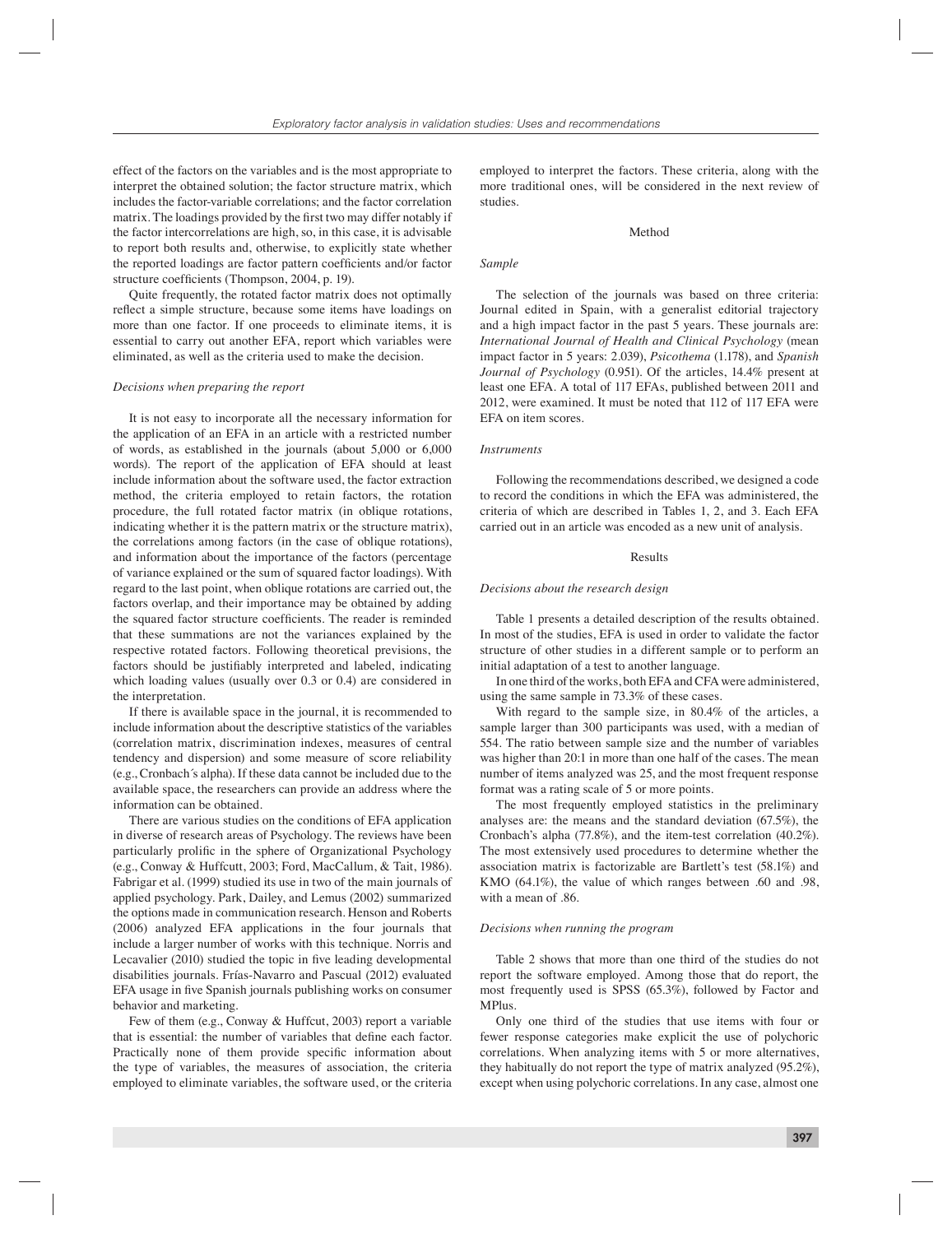half of the studies that do not report this, use SPSS software for EFA, so it can be inferred that they use Pearson correlations.

By far, the most frequently used factor extraction method is Principal Components (58.1%), followed by Principal Axes, ULS, and ML, and the assumption of multivariate normality is only confirmed in one of the studies using this last method.

In approximately one half of the works, a single procedure was used to decide the number factors to be retained; the most frequently used are Kaiser's K1 rule (54.7%) and the scree plot (20.8%), and, to a lesser degree, Parallel Analysis and RMSR. When more than one procedure is used, approximately one half use Kaiser's K1 rule conjointly with the scree plot. One fourth of the studies do not report the criterion used.

Orthogonal and oblique rotation strategies are applied in a similar percentage. Both rotational procedures were only carried out on four occasions, first using oblique rotation. Varimax is the method employed almost exclusively when performing orthogonal rotation. Accordingly, oblique rotation presents more variability, and Oblimin and Promax are the most frequently used.

| Table 1<br>Decisions about the research design |                 |                |  |
|------------------------------------------------|-----------------|----------------|--|
| <b>Variable</b>                                | $\mathcal{G}_0$ | N              |  |
| <b>Initial goal of EFA</b>                     |                 |                |  |
| Initial adaptation to another language         | 30.8            | 36             |  |
| Application in a specific sample               | 21.4            | 25             |  |
| Application in a nonspecific sample            | 25.6            | 30             |  |
| New test                                       | 14.5            | 17             |  |
| <b>Short Test</b>                              | 6.8             | 8              |  |
| Current review of a test                       | 0.9             | 1              |  |
| <b>EFA</b> and CFA                             |                 |                |  |
| Apply EFA and CFA                              | 38.5            | 45             |  |
| Uses the same sample                           | 73.3            | 33             |  |
| Sample size                                    |                 |                |  |
| Less than 100                                  | 0.9             | 1              |  |
| $100 - 199$                                    | 9.4             | 11             |  |
| $200 - 299$                                    | 9.4             | 11             |  |
| $300 - 499$                                    | 23.1            | 27             |  |
| $500 - 999$                                    | 36.8            | 43             |  |
| $1,000$ or more                                | 20.5            | 24             |  |
| Sample size-number of variables ratio          |                 |                |  |
| 5:1 or less                                    | 4.3             | 5              |  |
| $6:1$ to $10:1$                                | 13.7            | 16             |  |
| $11:1$ to $15:1$                               | 13.7            | 16             |  |
| 16:1 to 20:1                                   | 5.1             | 6              |  |
| More than 20:1                                 | 61.5            | 72             |  |
| Missing data                                   | 1.7             | $\mathfrak{2}$ |  |
| Description of the instrument                  |                 |                |  |
| Items (rating scale)                           | 95.7            | 112            |  |
| 4 or less                                      | 24.1            | 27             |  |
| 5                                              | 55.3            | 62             |  |
| 7                                              | 14.3            | 16             |  |
| Others (max 11)                                | 4.5             | 5              |  |
| Not reported                                   | 1.8             | $\overline{c}$ |  |
| Scale or subscale scores                       | 4.3             | 5              |  |
| <b>Preliminary analyses</b>                    |                 |                |  |
| Descriptive statistics                         | 67.5            | 79             |  |
| Cronbach's $\alpha$                            | 77.8            | 91             |  |
| $\alpha$ if the item is eliminated             | 11.1            | 13             |  |
| Item-test correlation                          | 40.2            | 47             |  |
| All the items                                  | 66.0            | 31             |  |
| Only some items                                | 34.0            | 16             |  |
| <b>KMO</b>                                     | 64.1            | 75             |  |
| Bartlett                                       | 58.1            | 68             |  |

| Table 2<br>Decisions when running the program                                                                            |                                     |                                |
|--------------------------------------------------------------------------------------------------------------------------|-------------------------------------|--------------------------------|
| <b>Variable</b>                                                                                                          | $\%$                                | N                              |
| Software<br>Reported<br><b>SPSS</b><br><b>FACTOR</b><br><b>MPlus</b><br>Others                                           | 64.1<br>65.3<br>14.7<br>9.3<br>10.7 | 75<br>49<br>11<br>7<br>8       |
| Not reported                                                                                                             | 35.9                                | 42                             |
| Correlation matrix as a function of the number of<br>alternatives (EFA on items, $N = 112$ )                             |                                     |                                |
| 4 or less<br>Polychoric correlations<br>Not reported<br>5 or more                                                        | 33.3<br>66.7                        | 9<br>18                        |
| Polychoric correlations<br>Not reported<br>Not reported                                                                  | 4.8<br>95.2                         | $\overline{4}$<br>79           |
| Polychoric correlations                                                                                                  | 100.0                               | 2                              |
| <b>Factor extraction method</b><br>Principal components<br>Principal axes<br>ULS<br><b>WLSMV</b>                         | 58.1<br>10.3<br>6.8<br>5.1          | 68<br>12<br>8<br>6             |
| ML.<br>Multivariate normality (assumed)                                                                                  | 5.1<br>16.7                         | 6<br>1                         |
| Others<br>Not reported                                                                                                   | 4.4<br>10.3                         | 5<br>12                        |
| Selection of the number of factors<br>A sole procedure<br>Kaiser's K1                                                    | 45.4<br>54.7                        | 53<br>29                       |
| Scree plot<br>Parallel Analysis<br>RMSR                                                                                  | 20.8<br>9.4<br>7.5                  | 11<br>5<br>$\overline{4}$      |
| Goodness-of-fit indices<br>Theoretical criteria<br>MAP                                                                   | 3.8<br>1.9<br>1.9<br>32.2           | $\overline{2}$<br>1<br>1<br>37 |
| More than one procedure<br>Kaiser's K1 + Scree test<br>Others                                                            | 48.6<br>51.4<br>23.1                | 18<br>19<br>27                 |
| Not reported<br>Rotation (two or more factors, $N = 92$ )                                                                |                                     |                                |
| Orthogonal                                                                                                               | 46.7<br>97.7                        | 43<br>42                       |
| Varimax<br>Others                                                                                                        | 2.3<br>45.7                         | -1<br>42                       |
| Oblique<br>Oblimin                                                                                                       | 45.2<br>31.0                        | 19<br>13                       |
| Promax<br>Others                                                                                                         | 23.8                                | 10                             |
| Oblique-orthogonal<br>Not reported                                                                                       | 4.4<br>3.3                          | $\overline{4}$<br>3            |
| <b>Elimination of items</b><br>Eliminates                                                                                | 26.5                                | 31                             |
| Phase in which items are eliminated<br>Before applying EFA                                                               | 38.7                                | 12                             |
| After applying EFA, EFA is repeated<br>After applying EFA, EFA is not repeated<br>Not reported when items are eliminated | 19.4<br>25.8<br>16.1                | 6<br>8<br>5                    |
| Criteria employed<br>Factor loading lower than a value                                                                   | 35.5                                | 11                             |
| High loadings on more than one factor<br>Absence of theoretical coherence                                                | 6.5<br>6.5                          | 2<br>$\overline{2}$            |
| Combination of various criteria<br>Low item-test correlation<br>Not reported                                             | 22.6<br>22.6<br>6.5                 | $\overline{7}$<br>7<br>2       |
| <b>Definite factor solution</b><br>Ratio of variables per factor<br>Less than 3:1                                        | 1.7                                 | $\overline{c}$                 |
| 3:1<br>4:1                                                                                                               | 6.8<br>5.1                          | 8<br>6                         |
| 5:1<br>6:1                                                                                                               | 13.7<br>7.7                         | 16<br>9                        |
| 7:1                                                                                                                      | 57.3                                | 67                             |
| Not reported<br>Number of variables that define the last factor                                                          | 7.7                                 | 9                              |
| 2<br>3                                                                                                                   | 10.3<br>8.5                         | 12<br>10                       |
| 4<br>5                                                                                                                   | 11.1<br>2.6                         | 13<br>3                        |
| 6<br>7 or more                                                                                                           | 12.0<br>7.8                         | 14<br>9                        |
| Not reported                                                                                                             | 47.9                                | 56                             |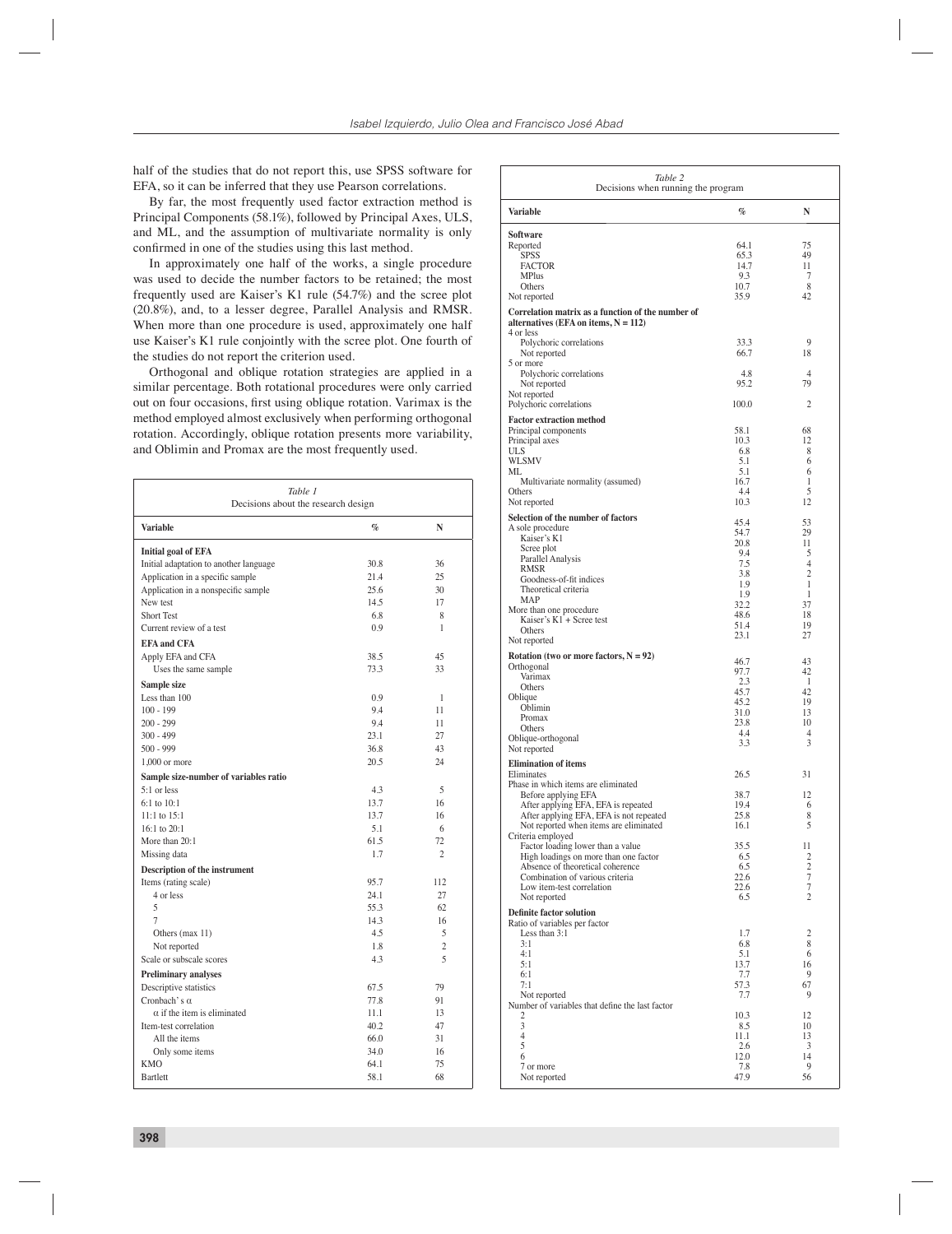In one fourth of the studies, items are eliminated, either before (38.7%) or after performing EFA (45.1%). Among studies that eliminate items afterwards, more than one half do not reapply EFA on the selected items. The criteria most frequently employed to justify the elimination of items are: loadings lower than a certain value (e.g., between .3 and .5) and low item-test correlation.

When analyzing the definite factor solution, we observed that in more than one half of the studies, the ratio of variables per factor is 7:1 or higher, although in 47.9% of the EFAs, the variables that define each factor are not reported, and in one fifth of the studies, the last factor is defined by two or three variables.

#### *Decisions when preparing the report*

Table 3 shows the results about the decisions when preparing the report. Almost one half of studies present the full matrix of factor loadings. The presentation of the incomplete matrix of factor loadings—with only those loadings higher than a certain value—is also a habitual practice.

In 94% of the cases, the total percentage of variance explained by extracted factors is reported, with an average percentage of 54% ( $SD = 19.64$ ), and minimum and maximum values of 19.6% and 75.3%, respectively.

When orthogonal rotation is chosen, most of the times, the variance explained by each factor is included, whereas in 59.5% of the oblique rotations, the summation of the squared loadings of each factor is reported and, in all cases, it is called the "percentage of variance explained by the factor."

The most common practices in articles using oblique rotation are: to include a sole loading matrix without specifying whether it is a pattern matrix or structure matrix; or not to include any matrix. Of these studies, 57.1% do not report the correlations among factors.

When analyzing conjointly the main decisions made when applying EFA, we observe the following: when the factor extraction method is Principal Components, the most usual practice is to use Kaiser's K1 rule as the only criterion to make the decision about

| Table 3<br>Decisions when preparing the report |                 |                          |  |  |
|------------------------------------------------|-----------------|--------------------------|--|--|
| <b>Variable</b>                                | $\mathcal{G}_0$ | N                        |  |  |
| Format of the loading matrix                   |                 |                          |  |  |
| Full                                           | 461             | 54                       |  |  |
| Incomplete                                     | 29.9            | 35                       |  |  |
| Loadings higher than a value                   | 80.0            | 28                       |  |  |
| Only if loads high on its theoretical factor   | 20.0            | 7                        |  |  |
| Not included                                   | 23.9            | 28                       |  |  |
| <b>Explained variance</b>                      |                 |                          |  |  |
| Percentage of total explained variance         | 94.0            | 110                      |  |  |
| Importance of the factors (more than 1 factor) |                 |                          |  |  |
| Percentage of explained variance (orthogonal)  | 86.0            | 37                       |  |  |
| Sum of squared loadings (oblique)              | 59.5            | 25                       |  |  |
| Not reported                                   | 11.8            | $\overline{\phantom{0}}$ |  |  |
| Oblique rotation $(N = 42)$                    |                 |                          |  |  |
| Loading matrix included                        |                 |                          |  |  |
| Only pattern matrix                            | 2.4             | 1                        |  |  |
| Only structure matrix                          | 2.4             | 1                        |  |  |
| Pattern and structure matrix                   | 2.4             | 1                        |  |  |
| Does not make explicit the matrix included     | 643             | 27                       |  |  |
| Not included                                   | 28.6            | 12.                      |  |  |
| Correlation between factors                    |                 |                          |  |  |
| Not reported                                   | 57.1            | 24                       |  |  |

the number of factors to retain (39.7%), not to report the criterion used (26.5%), or to use the combination of Kaiser's K1 rule and the scree plot (20.6%). 30.2% of the studies performing orthogonal rotation apply Little Jiffy (Principal Components, Kaiser's K1 rule, and Varimax rotation), and it is most habitual to use SPSS analysis software (69%) or not to report the software used (23%).

### Discussion

Since Ford, MacCallum, and Tait (1986) published one of the first studies on good practices in the application of EFA, subsequent reviews have revealed that certain problems persist: choice of the Principal Components method, use of a single procedure to determine the number factors to be retained, extended use of Kaiser's K1 rule, and the unjustified application of orthogonal rotations. To this must be added the scarce information provided in the articles, which hinders their critical appraisal and replication. The results found in this review point in the same direction, although some improvements are observed.

In the present review, we observe an increase of some good practices in the design phase of the research: large sample sizes and high ratios of variables per factor are employed, and preliminary analyses of reliability and measures of sample adequacy are included. On the negative side, a recurring practice is to use the same sample to apply an EFA and a CFA.

With regard to the decisions when running the program, we observed that the most frequently employed software is SPSS, which might restrict the possibilities for adequate analysis (e.g., with items with four or fewer response categories, the polychoric correlations matrix should be used, which the software does not provide).

|             | Table 4<br>General recommendations                                                                                                                                                                                                                                                                                                                                                                                                                                                                                                                                                                                                                                                                              |  |  |  |
|-------------|-----------------------------------------------------------------------------------------------------------------------------------------------------------------------------------------------------------------------------------------------------------------------------------------------------------------------------------------------------------------------------------------------------------------------------------------------------------------------------------------------------------------------------------------------------------------------------------------------------------------------------------------------------------------------------------------------------------------|--|--|--|
| ٠<br>٠<br>٠ | <b>Research design</b><br>Apply EFA with theoretical previsions about the number of factors.<br>Define each factor with a minimum number of items (i.e., four).<br>Sample size: it is difficult to establish recommendations because the necessary<br>sample may depend on the complexity of the model (e.g., number of factors) and on<br>the communalities of the items. In any event, do not use samples of fewer than 200<br>subjects.<br>If applying a CFA, use a different sample than the one employed for EFA.<br>• For unidimensional scales, items can be eliminated following the classic psychometric<br>indicators (e.g., item-test correlation) as a step prior to EFA.                           |  |  |  |
| ٠<br>٠      | <b>Running the program</b><br>Report the software and the version used. Choose adequate software as a function of the<br>requirements of the analysis.<br>For items with four or fewer categories, analyze the polychoric correlation matrix.<br>• Do not use Principal Components as an extraction method.<br>• Use various procedures to decide the number of factors (e.g., Parallel Analysis and the<br>MAP rule). Do not use Kaiser's rule. Be cautious if a factor is defined by only a few<br>items (e.g., two).<br>• Use oblique rotation. Orthogonal rotation is only justified if the factors are<br>independent.<br>If items are eliminated in the EFA, repeat the analysis with the selected items. |  |  |  |
| ٠<br>٠<br>٠ | <b>Preparation of the report</b><br>Report the criteria and decisions in the running phase (e.g., correlation matrix analyzed,<br>extraction method, decision criterion about the number of factors, rotation method, and<br>criteria to select the items).<br>Interpret the factors with regard to the theoretical previsions.<br>Include the full loading matrix (specifying whether it is the pattern matrix or the<br>structure matrix), the total percentage of variance accounted for, measures of the<br>importance of each factor, and the correlations among factors.                                                                                                                                  |  |  |  |